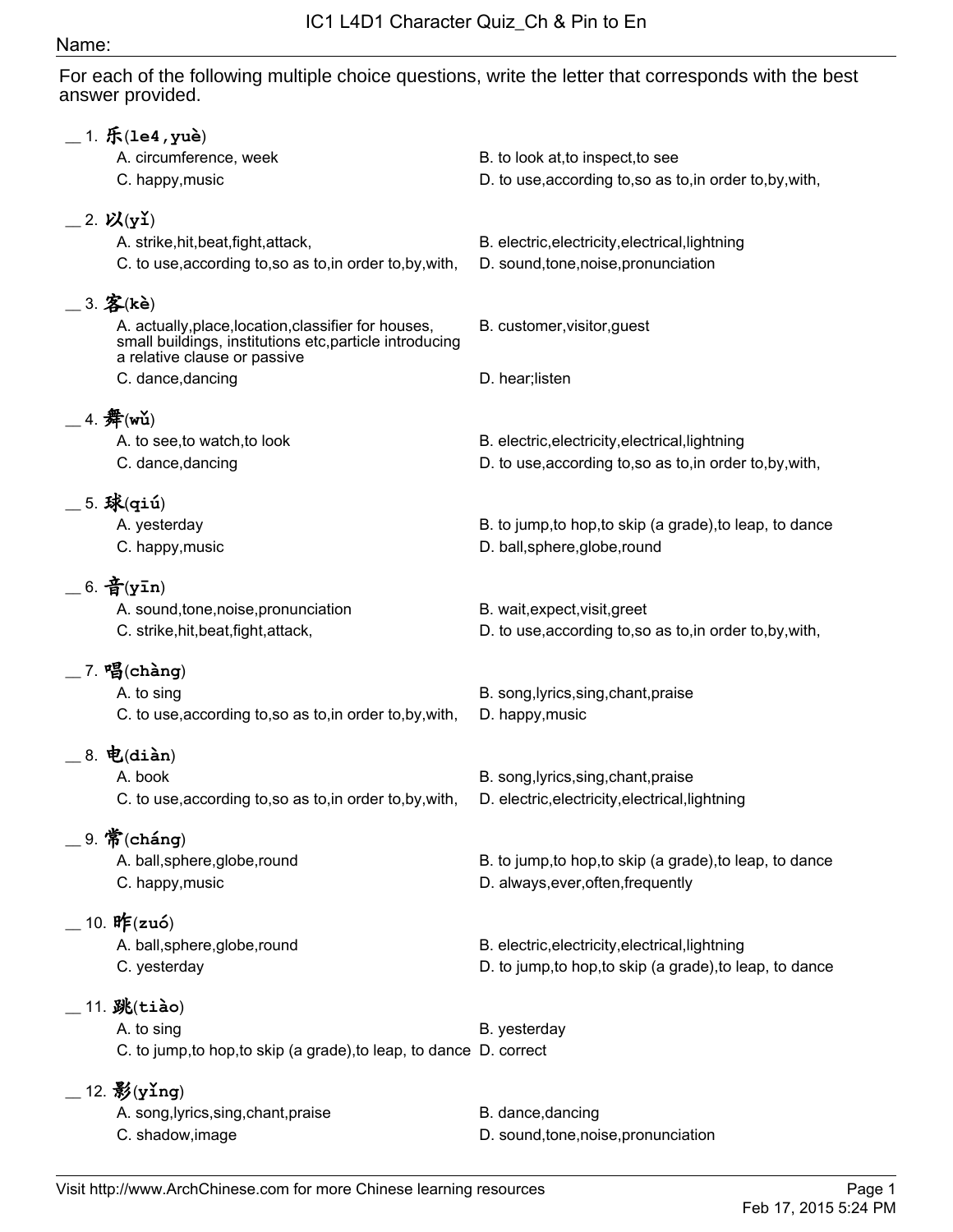## Name:

| $\_$ 13. 打(da3,dá)                                                                                                                              |                                                           |
|-------------------------------------------------------------------------------------------------------------------------------------------------|-----------------------------------------------------------|
| A. strike, hit, beat, fight, attack,                                                                                                            | B. ball, sphere, globe, round                             |
| C. actually, place, location, classifier for houses,<br>small buildings, institutions etc, particle introducing<br>a relative clause or passive | D. happy, music                                           |
| $-$ 14. $\bar{\hat{\pi}}$ (kan4, kān)                                                                                                           |                                                           |
| A. book                                                                                                                                         | B. strike, hit, beat, fight, attack,                      |
| C. time, hour                                                                                                                                   | D. to see, to watch, to look                              |
| $-15.$ 视(shi)                                                                                                                                   |                                                           |
| A. to look at, to inspect, to see                                                                                                               | B. yesterday                                              |
| C. to sing                                                                                                                                      | D. song, lyrics, sing, chant, praise                      |
|                                                                                                                                                 |                                                           |
| $-16.$ 听(ting)                                                                                                                                  |                                                           |
| A. shadow, image                                                                                                                                | B. hear; listen                                           |
| C. yesterday                                                                                                                                    | D. correct                                                |
| $-17.$ 书(shū)                                                                                                                                   |                                                           |
| A. book                                                                                                                                         | B. final, last, end, insignificant, latter part           |
| C. to use, according to, so as to, in order to, by, with,                                                                                       | D. hear; listen                                           |
|                                                                                                                                                 |                                                           |
| $=$ 18. $\mathfrak{H}(\mathbf{su}\delta)$                                                                                                       |                                                           |
| A. actually, place, location, classifier for houses,<br>small buildings, institutions etc, particle introducing<br>a relative clause or passive | B. book                                                   |
| C. ball, sphere, globe, round                                                                                                                   | D. to see, to watch, to look                              |
|                                                                                                                                                 |                                                           |
| $=$ 19. 歌(gē)                                                                                                                                   |                                                           |
| A. to go                                                                                                                                        | B. to use, according to, so as to, in order to, by, with, |
| C. song, lyrics, sing, chant, praise                                                                                                            | D. happy, music                                           |
| $-20.$ 末(mò)                                                                                                                                    |                                                           |
| A. to see, to watch, to look                                                                                                                    | B. final, last, end, insignificant, latter part           |
| C. to go                                                                                                                                        | D. correct                                                |
| $\_$ 21. $\cancel{\textbf{B}}$ (zhōu)                                                                                                           |                                                           |
| A. circumference, week                                                                                                                          | B. ball, sphere, globe, round                             |
|                                                                                                                                                 |                                                           |
| C. to go                                                                                                                                        | D. to use, according to, so as to, in order to, by, with, |
| $=$ 22. $\bigstar$ (qù)                                                                                                                         |                                                           |
| A. wait, expect, visit, greet                                                                                                                   | B. happy, music                                           |
| C. to go                                                                                                                                        | D. time, hour                                             |
| $23. \; \text{text}$ (dui)                                                                                                                      |                                                           |
| A. book                                                                                                                                         | B. final, last, end, insignificant, latter part           |
| C. correct                                                                                                                                      | D. to jump, to hop, to skip (a grade), to leap, to dance  |
|                                                                                                                                                 |                                                           |
| . 24. 时(shí)                                                                                                                                    |                                                           |
| A. final, last, end, insignificant, latter part                                                                                                 | B. to jump, to hop, to skip (a grade), to leap, to dance  |
| C. to use, according to, so as to, in order to, by, with,                                                                                       | D. time, hour                                             |